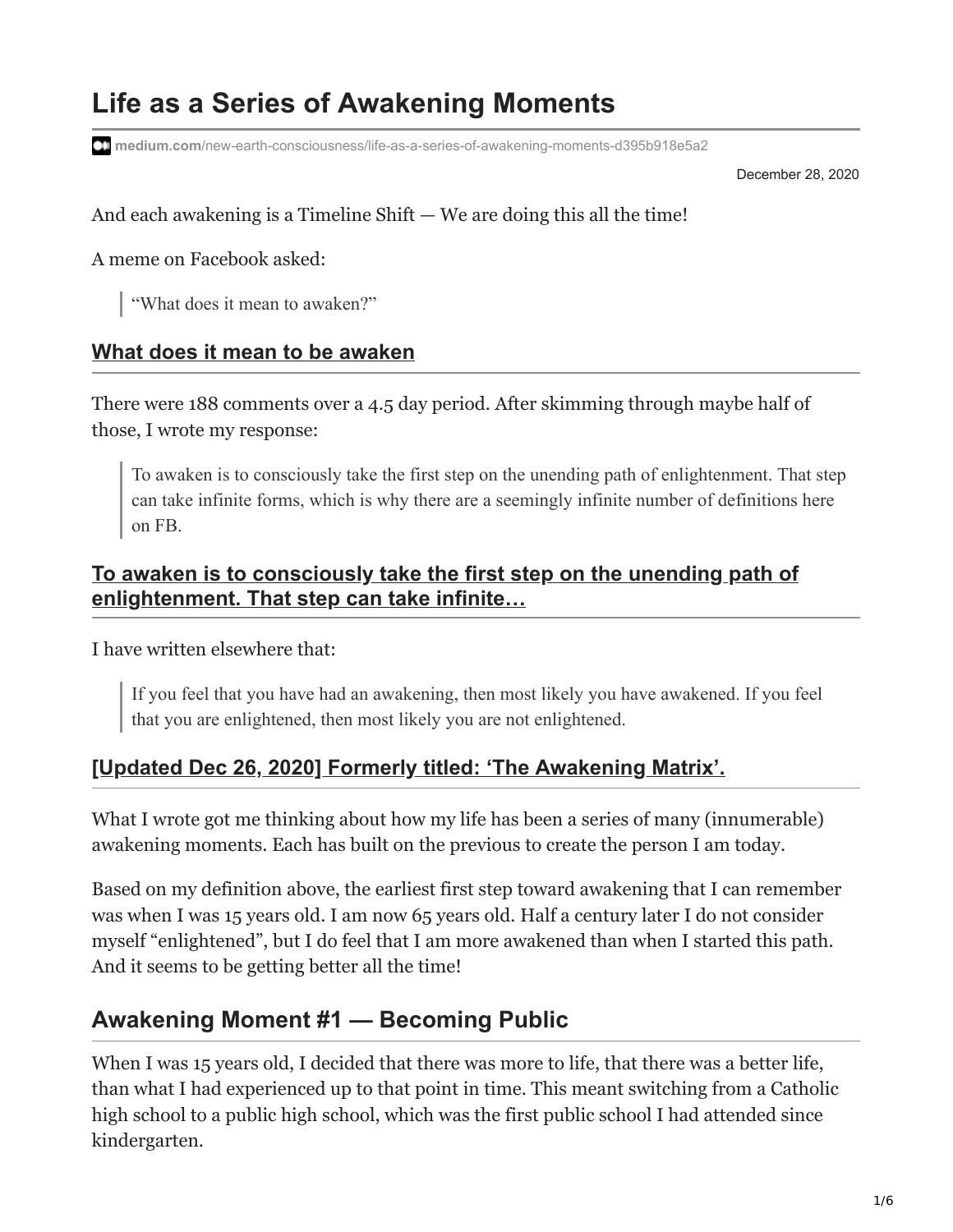The awakening knowledge I gained in taking this first step was that I could change my reality. I could have a vision of something that I though might better. And I could take action to bring that vision into my reality.

### **Awakening Moment #2 — Mind Alterations**

Shortly after I switched to a public school, I started partaking in various mind altering substances. Personally, I saw this as a kind of self-meditation, to help maintain my sanity through the matrix of high school. In retrospect, I see this experience as another step in my spiritual awakening.

After learning that I could change my physical world and change my life, I was now learning that could I could change my mental world, and possibly change my life even more. At this time, however, what I was doing was more of an escape from the world of high school, which I felt I had little control. But I still consider it a significant spiritual awakening lesson.

## **Awakening Moment #3 — Freedom, Sort Of**

When I graduated from high school I felt that I was finally let out of prison. I felt a great expansion of freedom in the social norms of college, even though I was still living at home with my parents and hanging out with old high school friends. (Sorry, I know many people have fond memories of their high school years. unfortunately, I do not.)

The experience of freedom at this point in my life was an unexpected surprise. I think I learned something about the influence of our social structures, especially through our education system, shapes our human experience. In my case, that structure (high school) severely suppressed who I really was. I was, finally, awakening to the potential that I had as a human being.

## **Awakening Moment #4 — Frat House Meditation**

I learned Transcendental Meditation (TM) about 9 months after graduating from high school, in part because that was the thing to do in the college fraternity I had joined  $-\text{in}$ addition to parties.

A group of us would actually meditate in the 'frat house', which a lot of people find hard to believe. This was, however, the early 1970s, and we would also attend Grateful Dead concerts together in northern California. I also bought and read *Be Here Now* by Ram Dass at this time, and my hair had grown to shoulder length. I was sort of a wanna be *hippie*.

The fraternity experience was more important than college and the summer after my first year I ended up living and working (as a janitor) in Jackson Hole, Wyoming. I had no intention of returning to college.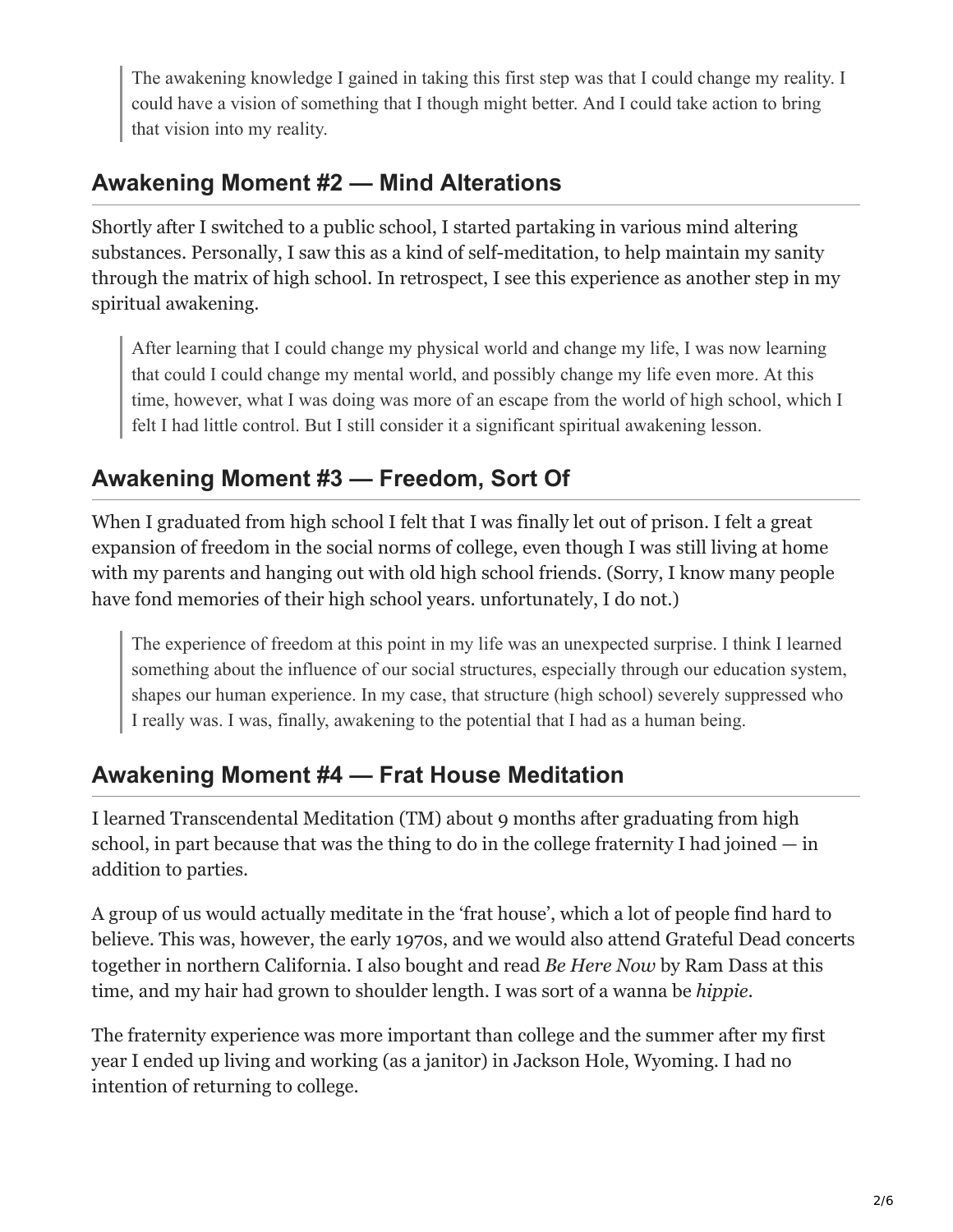This awakening is closely related to #3, above, but the real focus is my introduction to meditation. Meditation awakened me to the fact that I could alter my mental reality without external substances. To this day, I feel that learning to meditate had the greatest long term positive impact on my life than anything else that I had ever done.

## **Awakening Moment #5 — A Total New Reality — This Was Huge**

A friend from California knocked on my apartment door in Wyoming one day. He said that he had contacted my parents to find me, and that I needed to return home because I had been was accepted to be an exchange student at a university in Hong Kong.

My friend and I hitchhiked up to Seattle and then down the Pacific Coast, and I soon found myself taking my first flight ever and then living in Hong Kong.

I hated Hong Kong at first (culture and climate shock), but I soon grew to love it and stayed there for over two years.

TM became my sole mind altering substance while I was in Hong Kong, although I would occasionally have a beer as the legal drinking age was lower there.

**This awakening complete change of my physical, emotional, mental, and spiritual world.** It was the best thing that ever happened to me because of all that.

I feel sorry of exchange students today, because the internet is so global that they can be on the opposite side of the planet and feel full connected to home. When I was in Hong Kong, I never thought of making a phone call home because it was far too expensive!

**I really had to learn to create my own reality.** Fortunately, I had a TM support network, which was already very big globally at that time, to help out. I regularly attended their lectures and my first meditation retreat, held at a Trappiest Monastery in Hong Kong.

Ram Dass came with me to Hong Kong and I also started reading (no more parties) many other spiritual authors. Some of my favorites were J. Krishnamurti, Ralph Waldo Emerson, and Jane Robert's *Seth Speaks*.

I basically went through a kind of **shamanic or spiritual initiation** (what social scientists call a **liminal experience**) in which almost everything that I was had been stripped from me: my environment, my family, my friends, my foods, my culture, and my comforts. Also stripped from me were my fears and insecurities that I associated with many of those things. I felt lonely, but also free. I felt confused, but also confident. In retrospect, I was learning how to create my reality. And that is something that I was able to use through the rest of my life.

## **Awakening Moment #6 — Reverse Culture Shock**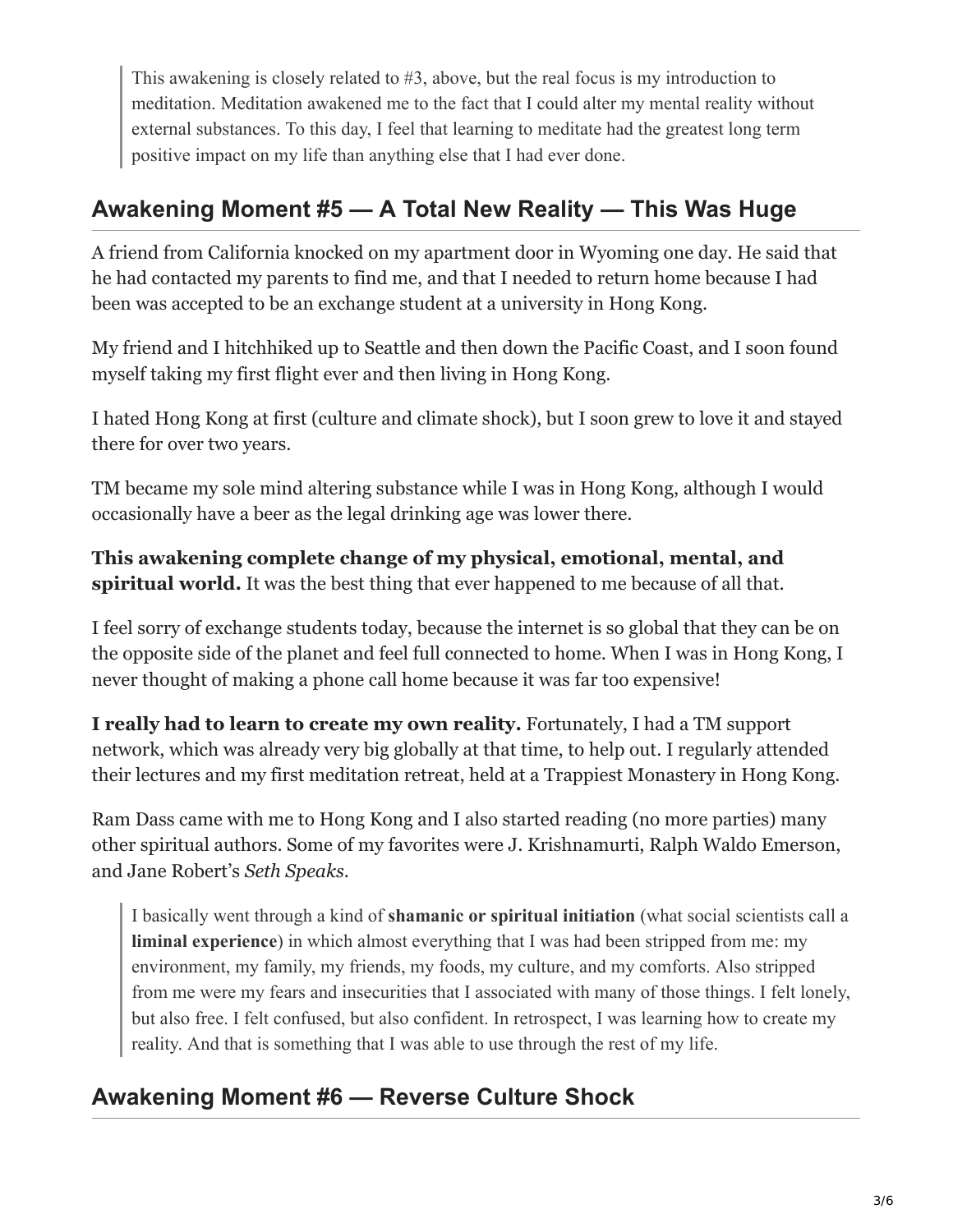I finally returned to the US, and was ready to go back to college in a more serious way. I experience reverse culture shock, of course. My friends said I was speaking with an British accent. They had changed as well, but not nearly as much as I did.

My return was another major liminal transition in which I even more fully realized that the world I knew a few years ago was essentially gone and would never return — not that I had any desire for it to come back.

## **Unending Awakening Moments**

I could go on and on describing one awakening moment after another, each contributing to the expansion of my consciousness. In many ways, I have been extremely fortunate to have had the life experiences that I have had.

For example, I ended up going to 8 different colleges and universities in 8 years before finally finishing my bachelors degree. I also had two marriages, children, and a very successful career doing a job that I loved and which took me to interesting places all over the world, though mostly in Asia.

Each new school and new life changing event was a new experience, and a new awakening. Through each transition I learned more about myself, about other people, and about the world we all share.

With all those awakening moments, you would think that I would be enlightened by now!

Maybe I am — at least in comparison to my teenage self. I do not see enlightenment as an end state, but rather as a general description of certain levels of awakening that seem to be "higher" than others.

## **Awakening Moments as Timeline Shifts**

I have come to believe that **awakening moments** occur in every present moment point. We are continually shifting from one moment point to the next. And each of those shifts is an awakening moment.

Most of the awakening moments we experience are so subtle that we are not consciously aware of their impact on us. Others, however, are so huge, that we are very aware that something big has is happening, or has happened to us  $-$  such as graduating from school, getting a new job, and moving to a new city.

We can also think of these awakening moments as timeline shifts. We choose timelines in every present moment point. That means we define our past, present and future from moment point to moment point. Again, most of the time, there are only minor shifts from one moment point to the next.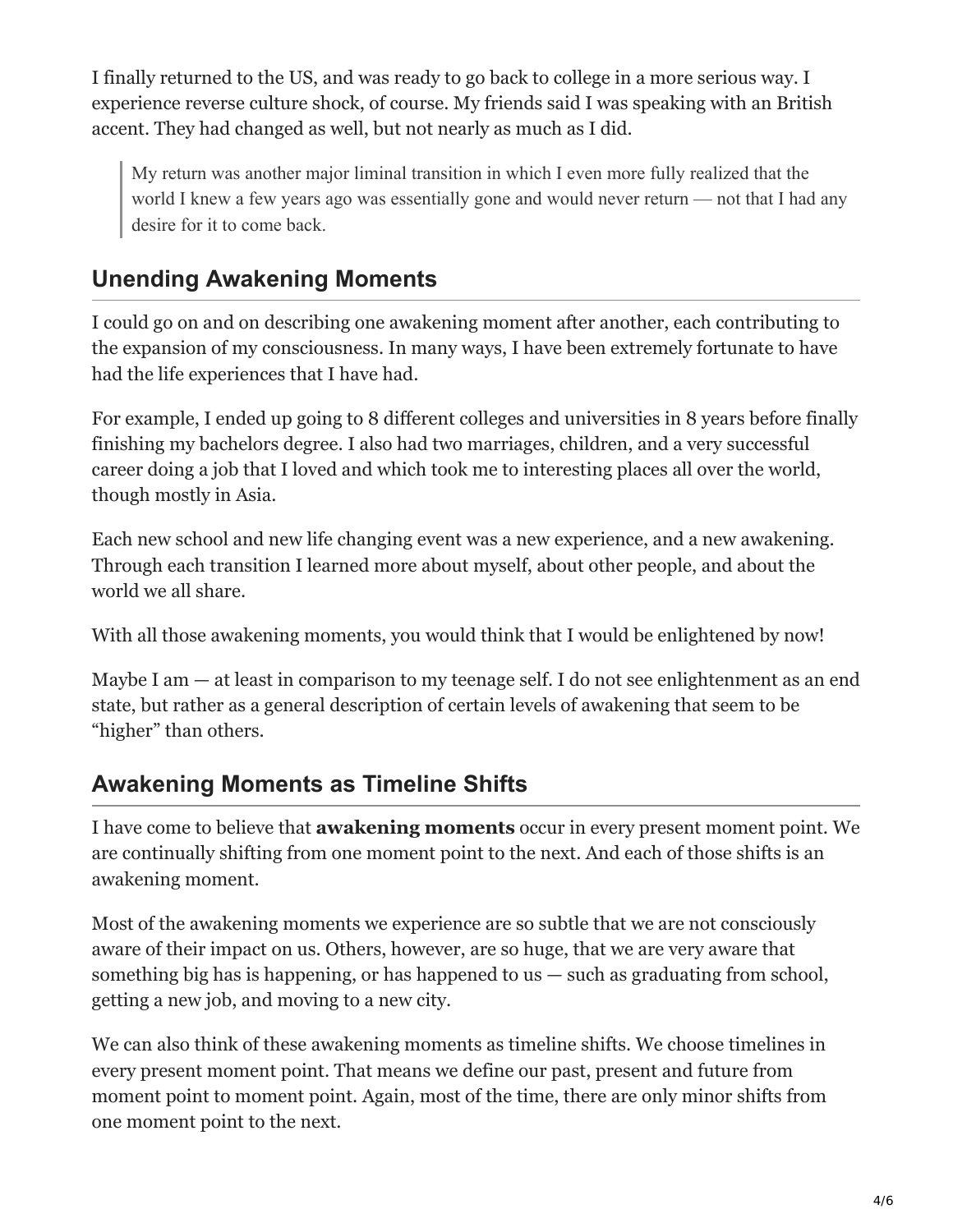But occasionally there are big ones! Some of those are personal, like my move to Hong Kong, while other are global, like the COVID-19 pandemic.

Each time we shift our timeline, we are entering (or creating) a new reality, a new planet Earth, and a new universe for us to experience. When we experience change in our environment (including our body and mind), this is a result of a timeline shift that we have just made.

#### by Chad Kainz —<https://www.flickr.com/photos/smaedli/3751340814>

Every change is purposeful and moves us in the direction of expanding our consciousness. We live in an expanding universe, and there is no other direction that we can go, even if it seems hard for our smaller ego to believe this at times. Our Soul is the main part of us in charge of directing our expansion and our awakening moments.

This year of COVID-19 has been the biggest awakening timeline shift of my half-century life. I am too young for WWII and the Vietnam War. The 9/11 terrorist attack was probably the biggest shift that I had experienced prior to 2020.

For me, it is fascinating to watch the world change in the way it has. Some people are so hopeful for a more "positive" New Earth to emerge, while others are just as hopeful for a "return to normal". Nothing can ever return to the past, because, as stated above, we are always expanding and awakening.

While the direction of change is always positive, just what the post-COVID-19 New Earth looks like could be very different from what some New Age spiritualists envision. Not that their visions are flawed, but our smaller ego mind can only go so far in knowing what our Soul has in store for us.

Trust that we are all awakening a tiny bit more every moment, and together that will bring the big global awakening transformation that is the promise of our beautiful planet.

### **Notes**

- Email typos, correction and comments to  $\alpha$  alanalew@gmail.com>
- Written in collaboration with my ['Higher Self'.](https://medium.com/journal-of-journeys/channeling-my-self-ce9f9a4e7d10?source=friends_link&sk=c90354e1994c8b64f96e73ec51beb203)

### **My Writings and Channelings (paywall free for Medium articles) and other writings:**

### **[Higher Self Channeling, New Earth Transformation, Awakening Planet](https://egchanneling.com/)**

egchanneling.com